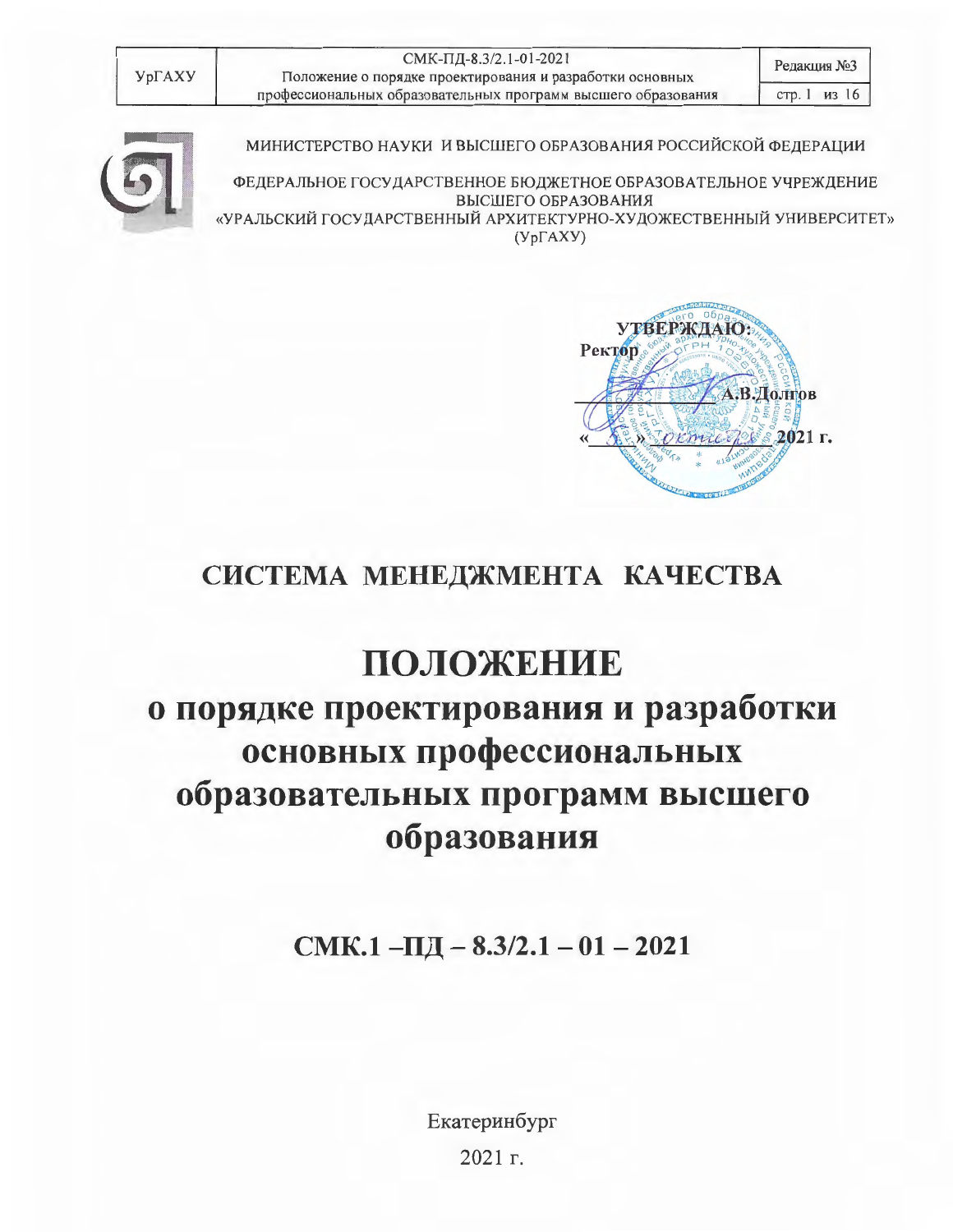# Содержание

|                | $\overline{2}$                                                                                                                                |
|----------------|-----------------------------------------------------------------------------------------------------------------------------------------------|
| 3              |                                                                                                                                               |
| 4              |                                                                                                                                               |
| 5              |                                                                                                                                               |
|                |                                                                                                                                               |
|                |                                                                                                                                               |
|                |                                                                                                                                               |
|                | 5.4 Рабочие программы дисциплин (модулей), рабочие программы практик,<br>программа государственной итоговой аттестации, оценочные средства.10 |
| 6              |                                                                                                                                               |
| 7 <sup>1</sup> |                                                                                                                                               |
|                | 8                                                                                                                                             |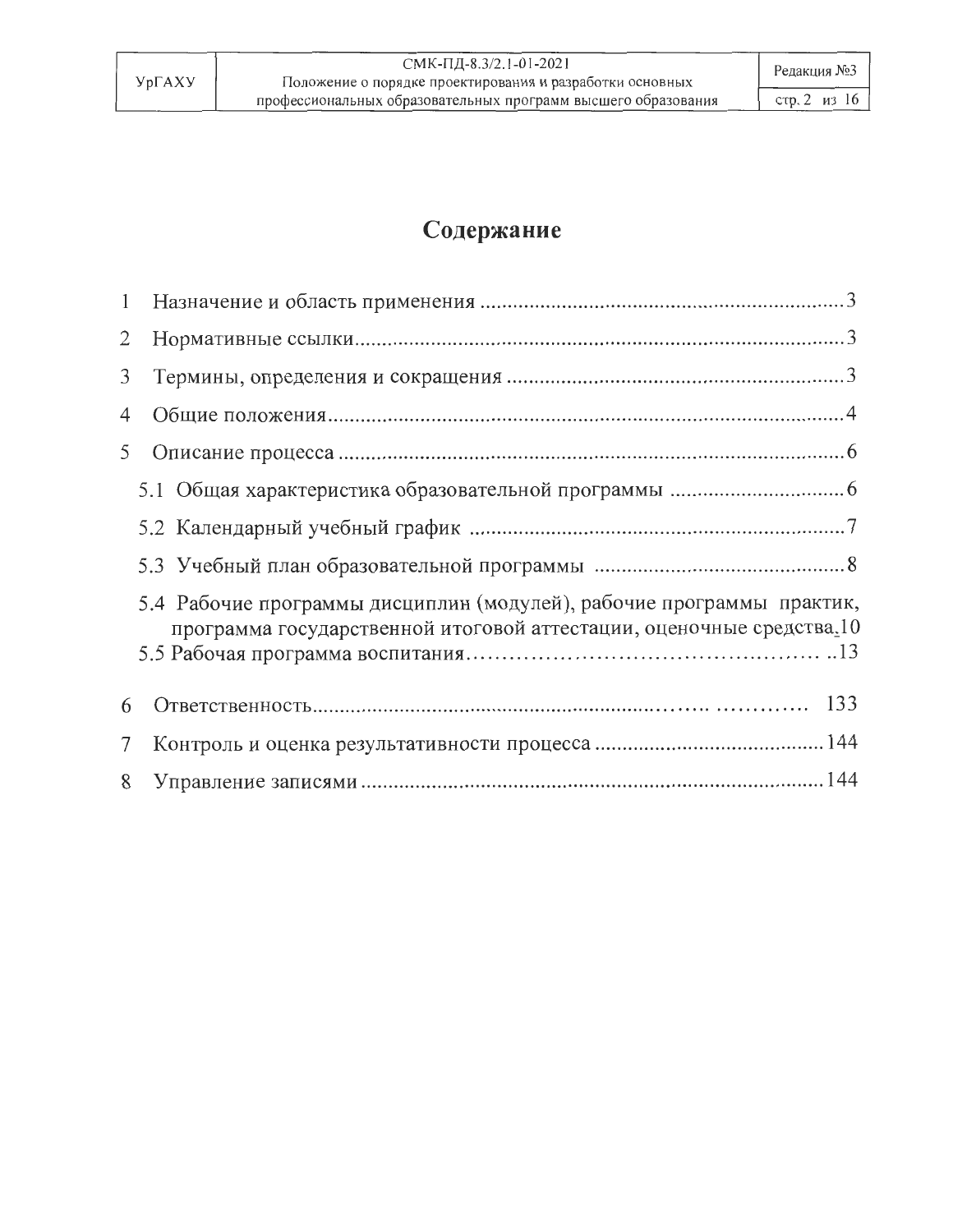### Назначение и область применения  $\mathbf{1}$

1.1 Настоящее Положение является основным документом, определяющим требования к проектированию и разработке основных профессиональных образовательных программ высшего образования, реализуемых в УрГАХУ (далее -Университет).

1.2 Настоящее Положение является планируемые результаты обучения по каждой дисциплине (модулю) и практике - знания, умения, навыки и (или) опыт деятельности, характеризующие этапы формирования компетенций и обеспечивающие достижение планируемых результатов освоения образовательной программы. руководством по реализации процесса «Проектирование и разработка основных профессиональных образовательных программ» и обязательно к применению всеми учебными структурными подразделениями Университета.

### $\overline{2}$ Нормативные ссылки

При разработке документированной процедуры использованы следующие нормативные документы:

- 2.1 Федеральный закон от 29.12.2012 г. № 273-ФЗ «Об образовании в Российской Федерации»;
- 2.2 Порядок организации и осуществления образовательной деятельности по образовательным программам высшего образования - программам бакалавриата, программам специалитета, программам магистратуры (утвержден приказом Минобрнауки России от 05 апреля 2017 г. № 301);
- 2.3 Порядок организации и осуществления образовательной деятельности по образовательным программам высшего образования - программам подготовки научно-педагогических кадров в аспирантуре (адъюнктуре) (утвержден приказом Минобрнауки России от 19 ноября 2013 г. № 1259);
- 2.4 Приказ Минобрнауки России и Министерства просвещения Российской Федерации от 05.08.2020 № 885/390 «О практической подготовке обучающих- $C$ *R* $\rightarrow$
- 2.5 Федеральные государственные образовательные стандарты высшего образования по направлениям подготовки (специальностям), реализуемым Университетом.

### Термины, определения и сокращения 3

Образовательная программа - комплекс основных характеристик образования (объем, содержание, планируемые результаты)  $\, {\rm H}$ организационнопедагогических условий, который представлен в виде учебного плана, кален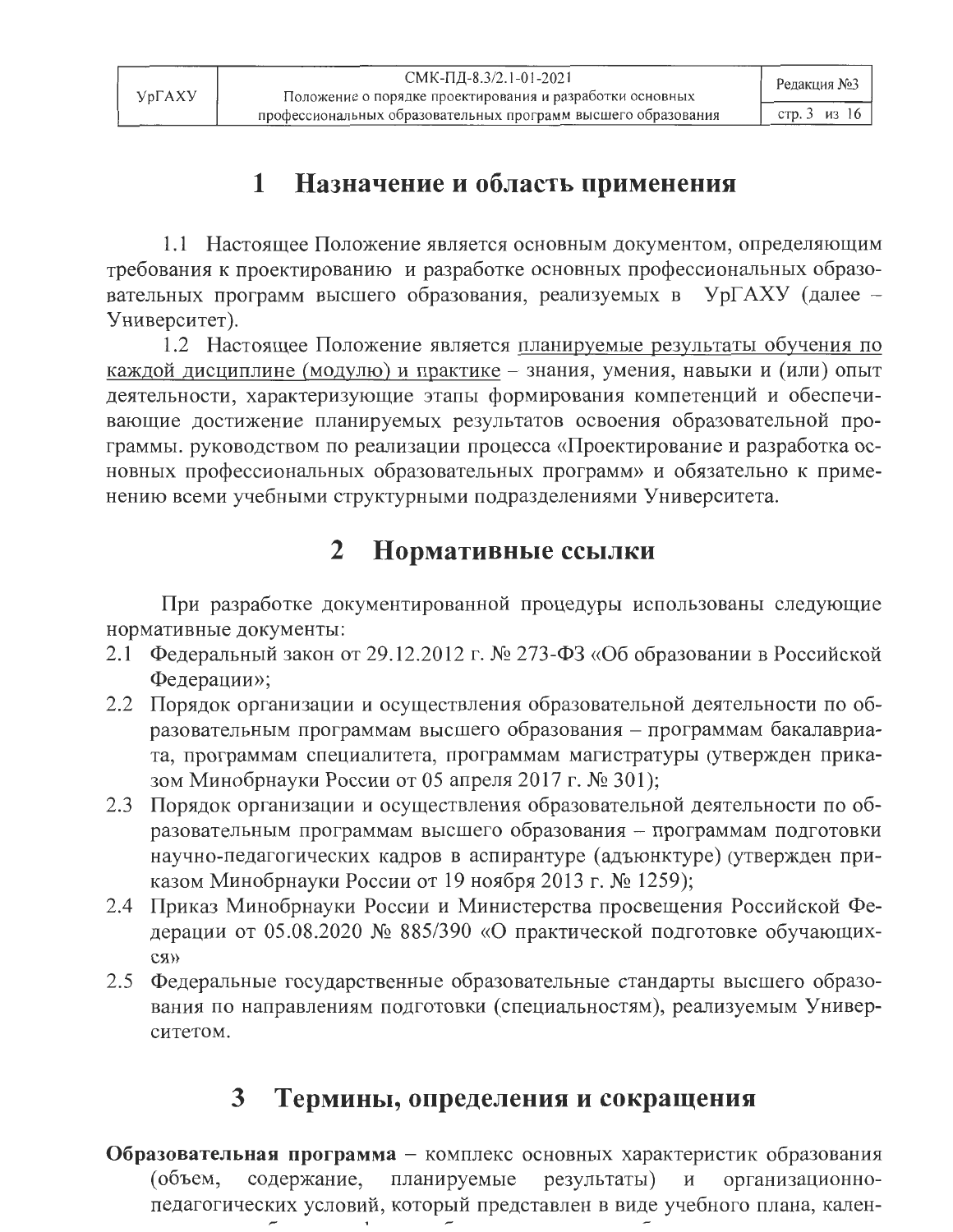дисциплин (модулей), иных компонентов, оценочных и методических материалов, а также в предусмотренных Федеральным законом «Об образовании в Российской Федерации» случаях в виде рабочей программы воспитания, календарного плана воспитательной работы, форм аттестации.

- Проектирование и разработка совокупность процессов, преобразующих требования к образовательной программе в более детальные требования, представленные в виде учебного плана, календарного учебного графика, рабочих программ дисциплин, практик, воспитания, оценочных и методических материалов.
- Направленность (профиль) образовательной программы ориентация образовательной программы на конкретные области знания и (или) виды деятельности, определяющая ее предметно-тематическое содержание, преобладающие виды учебной деятельности обучающегося и требования к результатам освоения образовательной программы.
- Планируемые результаты освоения образовательной программы компетенции обучающихся, установленные образовательным стандартом, и компетенции обучающихся, установленные организацией самостоятельно дополнительно к компетенциям, установленным образовательным стандартом, с учетом направленности (профиля) образовательной программы (с учетом профессиональных стандартов, соответствующих профессиональной деятельности выпускников организации).
- Компетенция комплексная характеристика готовности выпускника применять знания, умения и личностные качества в стандартных и изменяющихся ситуациях профессиональной деятельности.
- Учебный план документ, который определяет перечень, трудоемкость, последовательность и распределение по периодам обучения учебных предметов, курсов, дисциплин (модулей), практики, иных видов учебной деятельности и формы промежуточной аттестации обучающихся.

Сокращения:

ФГОС ВО - федеральный государственный образовательный стандарт высшего образования;

**УМУ** - Учебно-методическое управление;

ОПОП ВО - основная профессиональная образовательная программа высшего образования (далее в тексте ОП ВО).

#### Общие положения  $\blacktriangleleft$

4.1 Целью проектирования и разработки ОП ВО является создание комплекта методических документов, обеспечивающих основу для успешного планирования и реализации ОП ВО в соответствии с требованиями ФГОС ВО.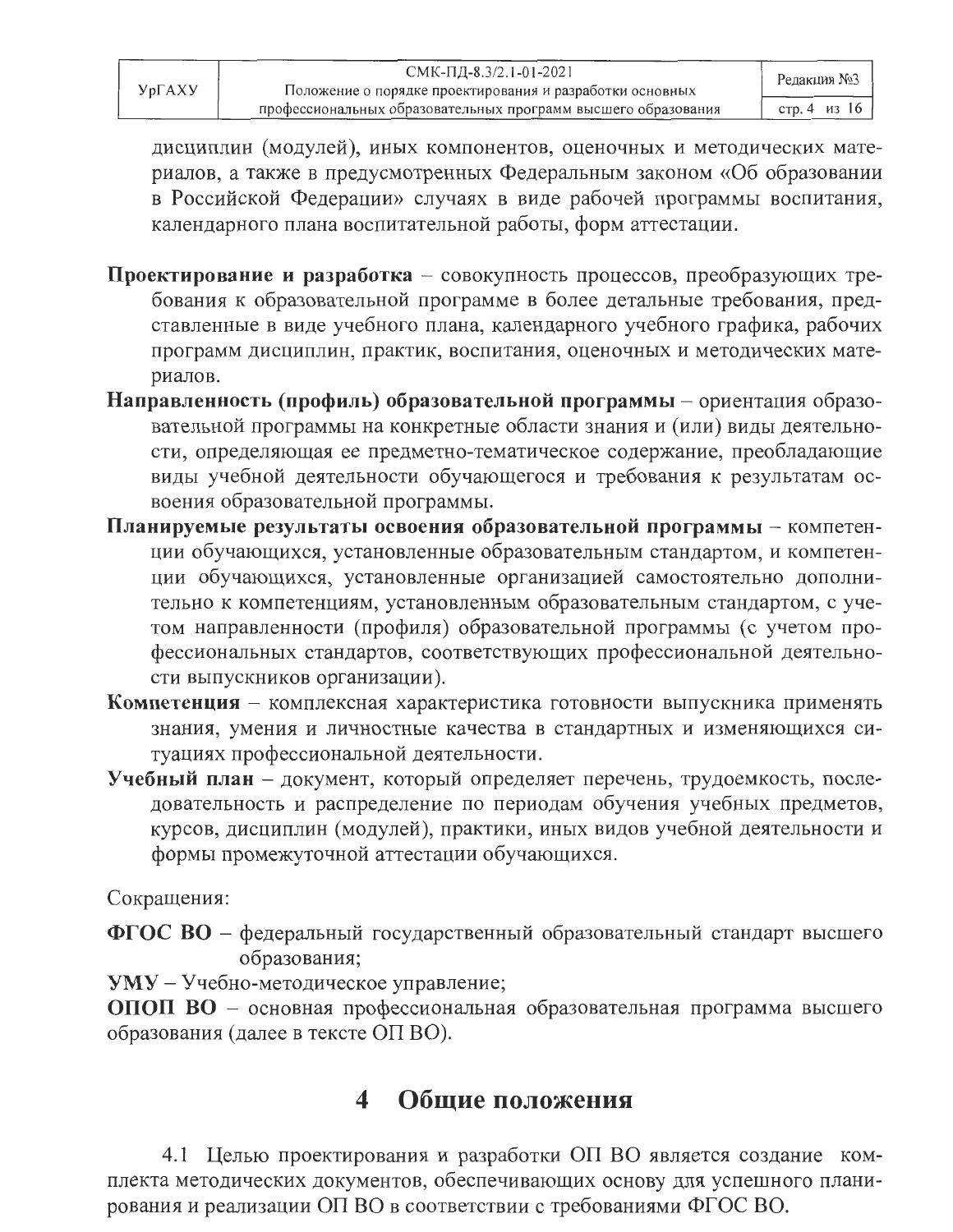4.2 Образовательная программа реализует компетентностный подход и определяет:

1) планируемые результаты освоения образовательной программы - компетенции обучающихся, установленные образовательным стандартом, и компетенции обучающихся, установленные организацией самостоятельно дополнительно к компетенциям, установленным образовательным стандартом, с учетом направленности (профиля) образовательной программы (с учетом профессиональных стандартов, соответствующих профессиональной деятельности выпускников Университета):

 $1.3$ 

4.3 Образовательная программа, как комплекс основных характеристик образования (объем, содержание, планируемые результаты), организационнопедагогических условий и форм аттестации, должна быть представлена в виде:

- 1) общей характеристики образовательной программы;
- 2) учебного плана;
- 3) календарного учебного графика;
- 4) рабочих программ дисциплин (модулей);
- 5) рабочих программ практик;
- 6) программы государственной итоговой аттестации;
- 7) рабочей программы воспитания, включающей в себя календарный план воспитательной работы (для программ бакалавриата и специалитета);
- 8) оценочных средств;
- 9) методических материалов;
- 10) иных компонентов, включенных в состав образовательной программы по решению Университета.

4.4 Проектирование и разработка ОП ВО осуществляется руководителями ОП ВО. Как правило, это директора институтов или заведующие выпускающими кафедрами, имеющие достаточный опыт и высокую квалификацию в области проектирования и разработки методического обеспечения образовательных программ.

4.5 Основными пользователями результатов проектирования ОП ВО являются

- работники УМУ, отвечающие за календарное планирование и организацию реализации ОП ВО;
- работники деканатов институтов и отдела аспирантуры, отвечающие за реализацию учебного процесса и воспитательных программ в соответствии с ОП BO;
- кафедры и преподаватели, участвующие в учебно-воспитательном процессе реализации ОП ВО;
- обучающиеся, компетенции которых формируются в ходе реализации разработанных ОП ВО.

4.6 Проектирование и разработка ОП ВО может быть представлена в виде следующих 2-х этапов: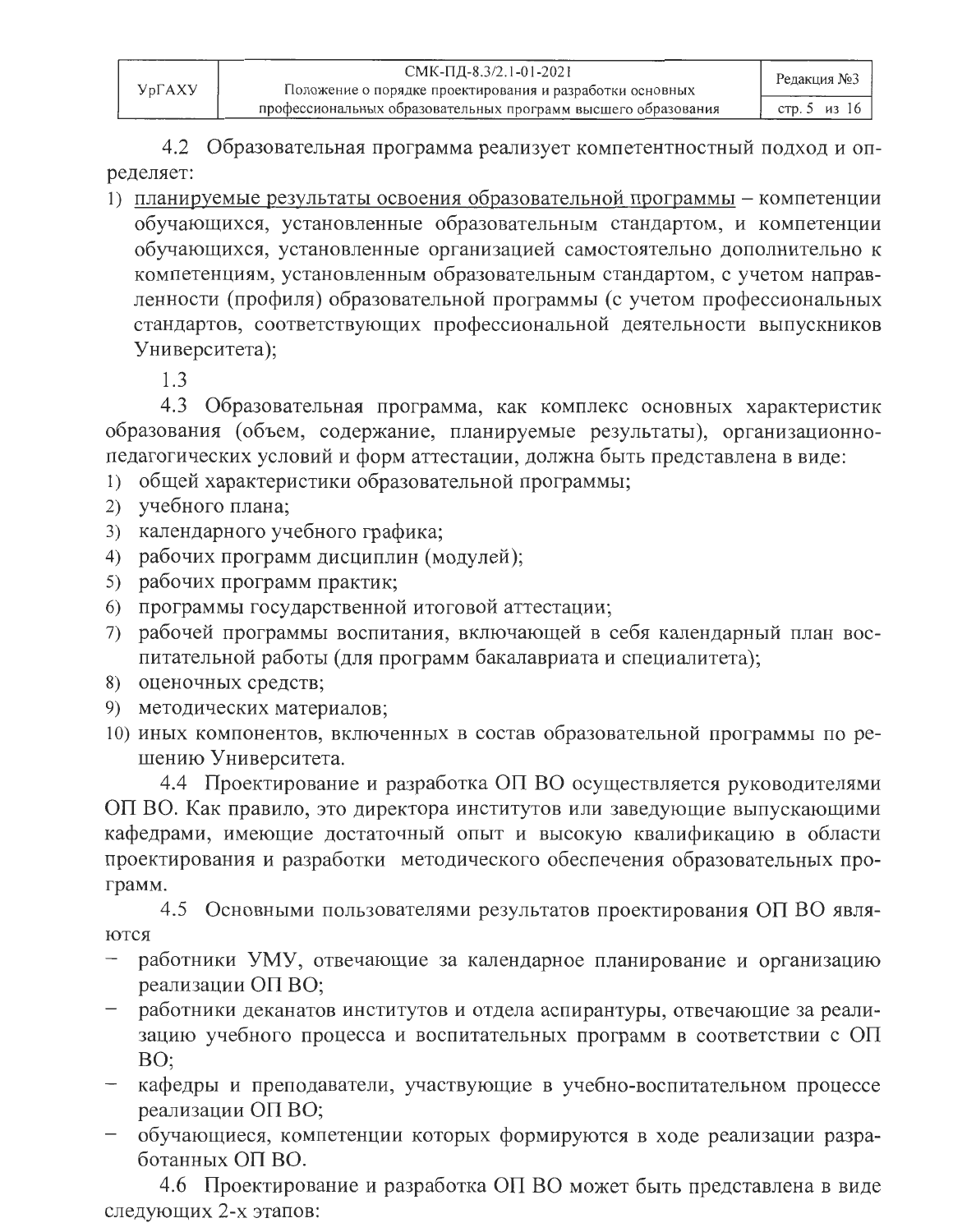- 1) составление общей характеристики образовательной программы и проектирование календарного учебного графика, учебного плана;
- 2) разработка остальных документов ОП ВО: рабочих программ дисциплин (модулей); рабочих программ практик; программы государственной итоговой аттестации, рабочей программы воспитания, оценочных средств; методических материалов; иных компонентов, включенных в состав образовательной программы по решению организации.

4.7 Ответственным за реализацию первого этапа является непосредственно руководитель образовательной программы. На втором этапе проектирования и разработки привлекаются кафедры и преподаватели, которые будут реализовывать отдельные дисциплины и практики, предусмотренные разработанной ОП ВО, а также осуществлять процедуры промежуточной и государственной итоговой аттестации.

4.8 Общая характеристика образовательной программы, календарный учебный график и учебный план, а также изменения к ним рассматриваются Ученым советом Университета и утверждаются ректором.

Университет разрабатывает каждую образовательную программу в 4.9 форме комплекта документов, который согласуется с представителями работодателей и обновляется с учетом развития науки, культуры, экономики, техники, технологий и социальной сферы.

4.10 Информация о каждой образовательной программе размещается в электронной информационно-образовательной среде (далее - ЭИОС), на стендах и официальном сайте Университета.

### Описание процесса 5

### 5.1 Общая характеристика образовательной программы

5.1.1 Общая характеристика образовательной программы оформляется в соответствии с макетом, который разрабатывается УМУ и является единым для всех ОП ВО Университета.

5.1.2 Макет общей характеристики образовательной программы (далее -ОХОП) имеет титульный лист с указанием направления подготовки (специальности), уровня высшего образования, профиля направления подготовки (специализации), присваиваемой квалификации, и включает следующие разделы:

1. Общие положения (ссылка на утвержденный образовательный стандарт, особенности образовательной программы, дата и номер протокола Ученого совета о рассмотрении и утверждения ОП ВО, основная цель (миссия) ОП ВО, форма и срок освоения, объем ОП ВО в з.е., объем контактной работы в академических часах или в процентах от общего времени, отводимого на реализацию дисциплин и практик ОП ВО, язык, на котором осуществляется образовательная деятельность по образовательной программе);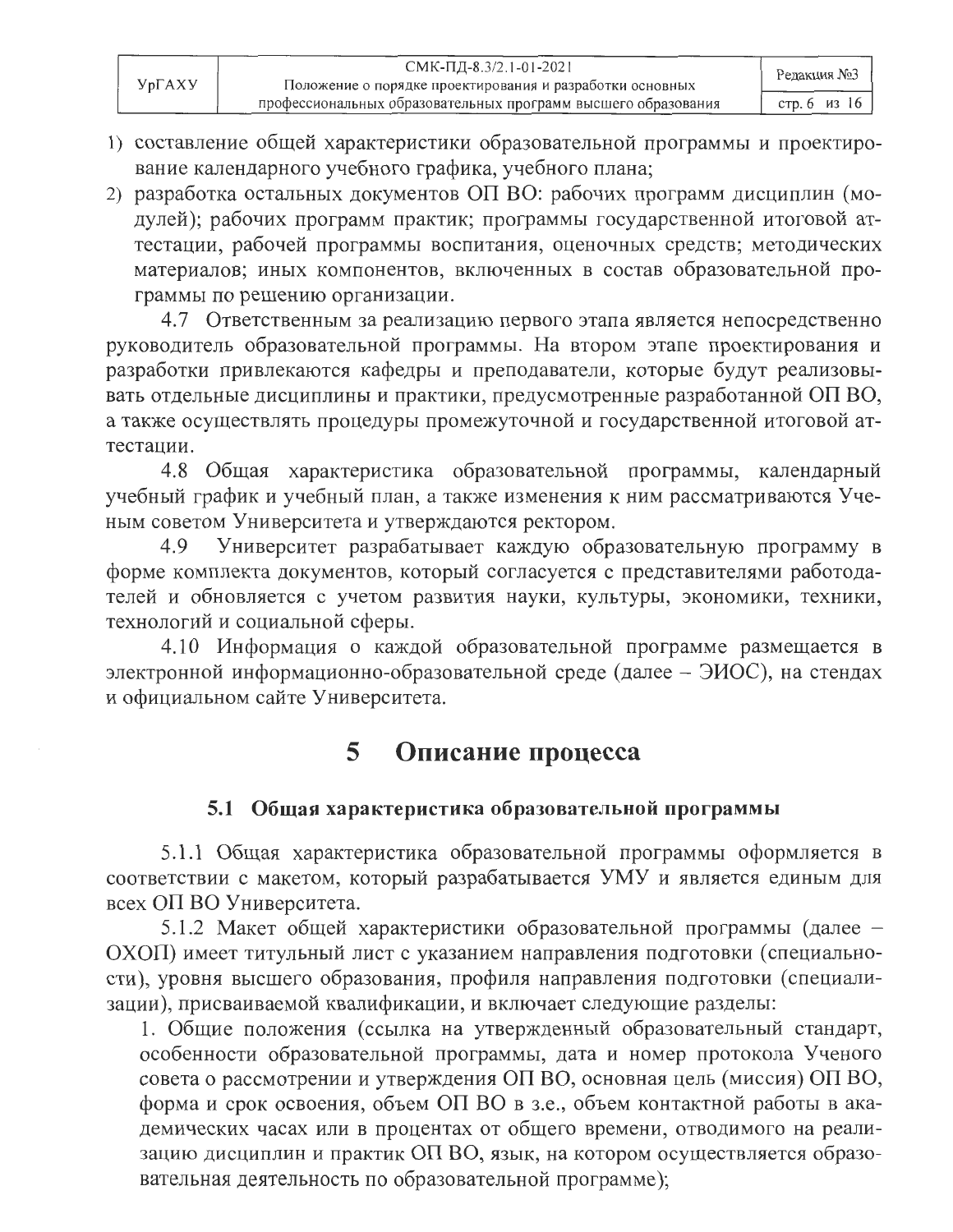2. Характеристика профессиональной деятельности выпускников (согласно ФГОС ВО область профессиональной деятельности, объекты профессиональной деятельности, виды профессиональной деятельности выпускников (типы задач профессиональной деятельности выпускников) и соответствующие им профессиональные задачи, а также перечень профессиональных стандартов, соотнесенных с ФГОС ВО (при наличии));

3. Планируемые результаты освоения ОП ВО (компетенции согласно ФГОС ВО и дополнительные самостоятельно определяемые Университетом).

4. Структура образовательной программы (согласно ФГОС ВО объем образовательной программы и ее блоков в з.е. с указанием в процентах объема обязательной части ОП ВО, типы учебной и производственных практик, формы проведения государственной итоговой аттестации).

5. Состав документов образовательной программы (список документов к  $OX$ O $\Pi$ );

6. Условия реализации образовательной программы (общие условия реализации ОПОП, кадровые условия реализации ОПОП, финансовые условия реализации ОПОП, обеспечение требований к применяемым механизмам оценки качества образовательной деятельности и подготовки обучающихся по ОПОП).

5.1.3 При составлении общей характеристики образовательной программы потребуются данные учебного плана образовательной программы, поэтому рекомендуется параллельно с разработкой общей характеристики образовательной программы вести разработку календарного учебного графика и учебного плана образовательной программы.

### 5.2 Календарный учебный график

5.2.1 Образовательный процесс по образовательным программам организуется по периодам обучения:

- учебным годам (курсам);
- периодам обучения, выделяемым в рамках курсов, в том числе семестрам (два семестра в рамках одного курса).

5.2.2 Календарный учебный график составляется на весь период реализации образовательной программы, указанный в соответствующем ФГОС ВО.

5.2.3 В календарном учебном графике указываются в неделях периоды осуществления видов учебной деятельности (теоретическое обучение, экзаменационные сессии, практики, государственная итоговая аттестация), периоды каникул и нерабочие праздничные дни.

5.2.4 При разработке календарного учебного графика ОП ВО необходимо учитывать следующее:

1) учебный год состоит из 52 недель;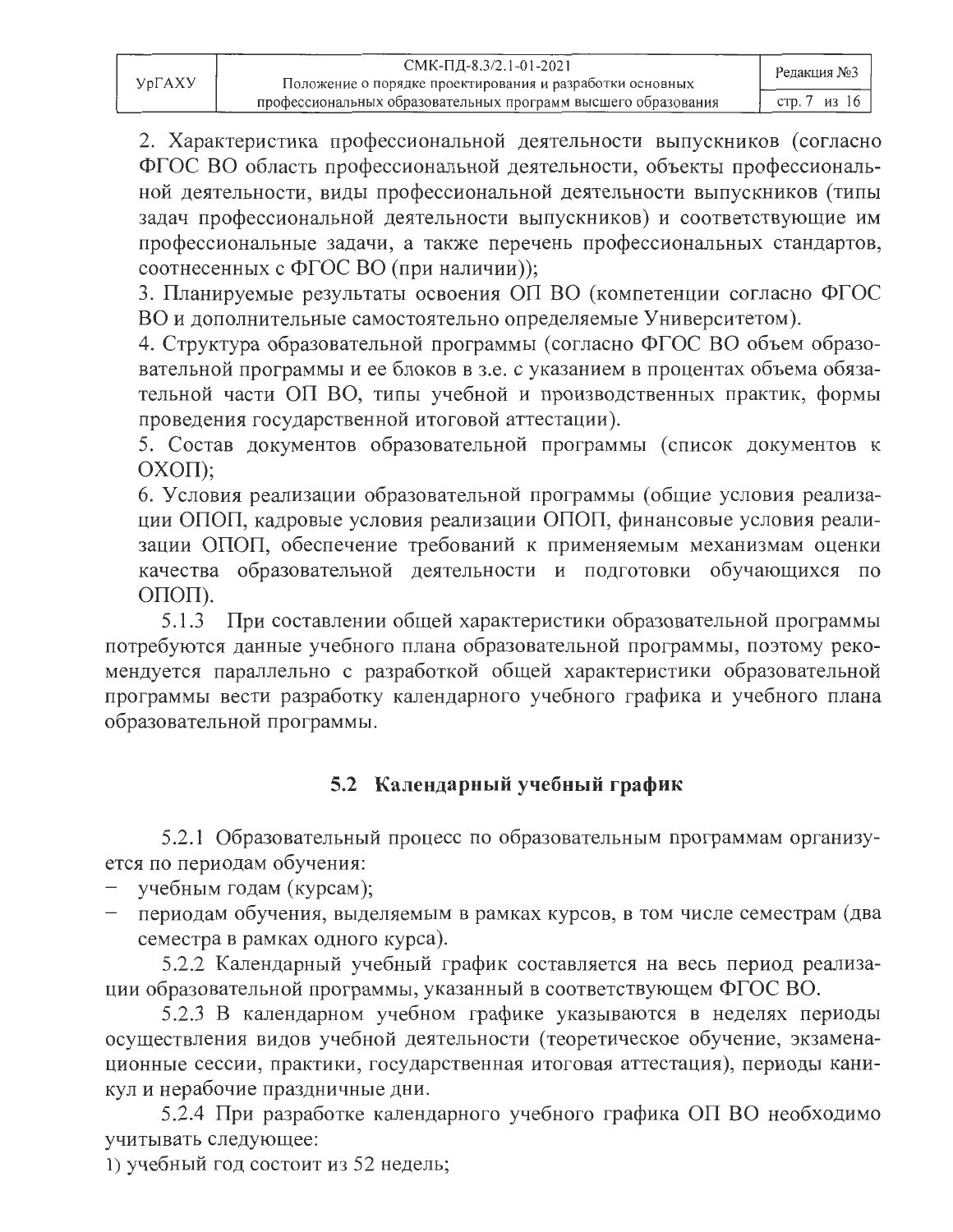2) общая продолжительность каникул в течение учебного года, если иное не установлено федеральным государственным образовательным стандартом, составляет:

- при продолжительности обучения в течение учебного года более 39 недель не менее 7 недель и не более 10 недель;

- при продолжительности обучения в течение учебного года не менее 12 недель и не более 39 недель – не менее 3 недель и не более 7 недель;

- при продолжительности обучения в течение учебного года менее 12 недель не более 2 недель:

- 3) объем образовательной программы, реализуемый за один учебный год, не включая объем факультативных дисциплин (модулей) (далее - годовой объем программы), при очной форме обучения составляет 60 зачетных единиц;
- 4) одна неделя практики и государственной итоговой аттестации принимается равной 54 часам, что эквивалентно 1,5 зачетным единицам.

5.2.5 Календарный учебный график ОП ВО оформляется в соответствии с макетом, который разрабатывает УМУ.

### 5.3 Учебный план образовательной программы

5.3.1 Учебный план ОП ВО включает перечень дисциплин (модулей), практик, аттестационных испытаний государственной итоговой аттестации обучающихся, других видов учебной деятельности с указанием их объема в зачетных единицах, последовательности и распределения по периодам обучения. В учебном плане также указывается общий объем дисциплины в академических часах, выделяется объем работы обучающихся во взаимодействии с преподавателем (аудиторная контактная работа обучающихся с преподавателем) в целом и по видам учебных занятий, объем самостоятельной работы обучающихся. Для каждой дисциплины (модуля) и практики указывается форма промежуточной аттестации обучающихся.

5.3.2 Согласно требованиям ФГОС ВО структура образовательных программ бакалавриата, специалитета и магистратуры включает в себя три блока: Блок 1-Дисциплины, Блок 2 - Практика, Блок 3 - Государственная итоговая аттеобразовательной структура программы ПОДГОТОВКИ научностация; педагогических кадров в аспирантуре включает четыре блока: Блок  $1 -$ 2-Практика, Блок 3-Научные исследования, Блок Дисциплины, Блок  $4-$ Государственная итоговая аттестация.

5.3.3 Конкретные данные о трудоемкости каждого Блока п. 5.3.2 приводятся в соответствующем ФГОС ВО.

5.3.4 При реализации образовательной программы Университет обеспечивает обучающимся возможность освоения факультативных (необязательных для изучения при освоении образовательной программы) и элективных (избираемых в обязательном порядке) дисциплин (модулей) в порядке, установленном локаль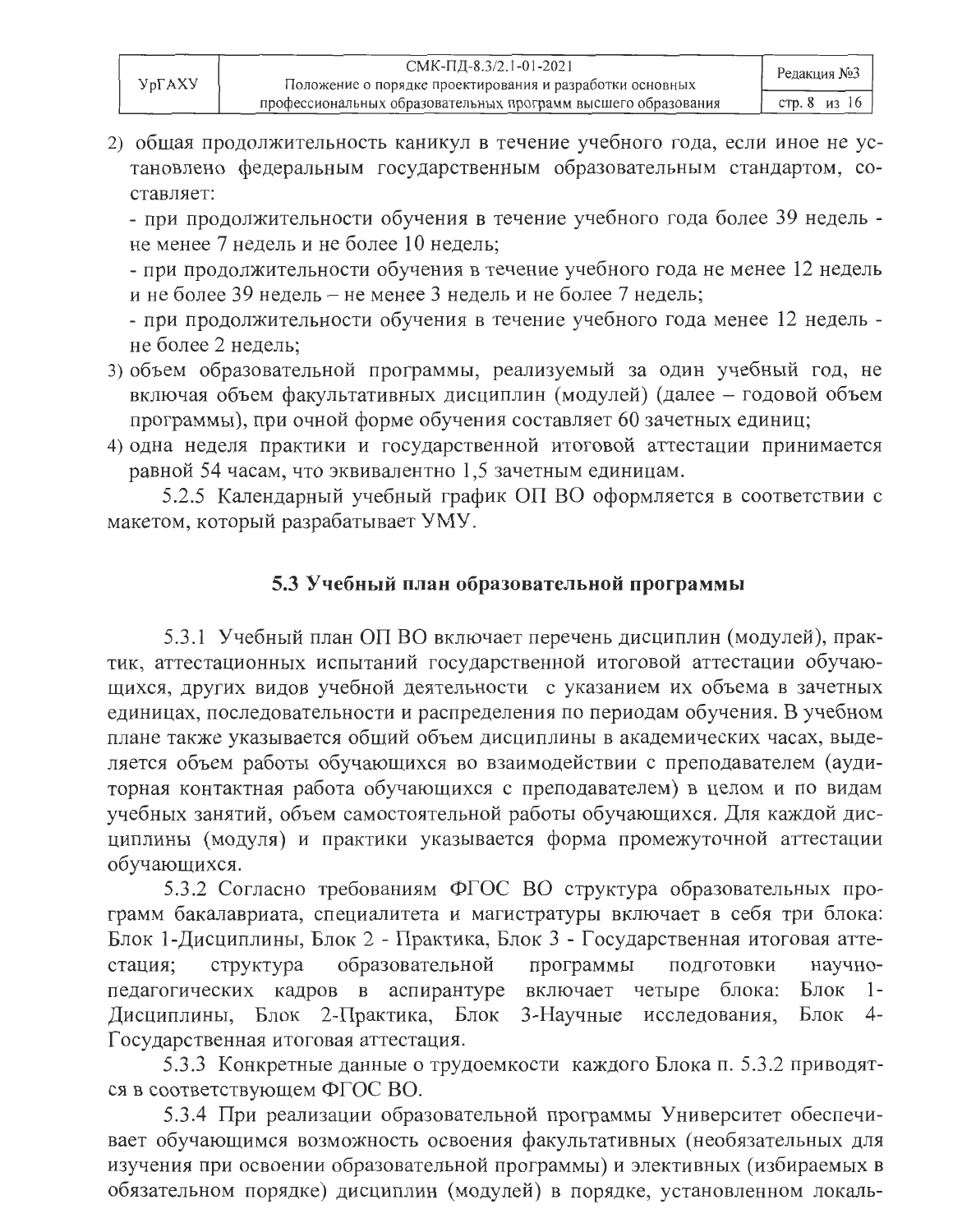ным нормативным актом Университета. Избранные обучающимися элективные дисциплины (модули) являются обязательными для освоения.

5.3.5 Доля элективных (избираемых в обязательном порядке) дисциплин (модулей) устанавливается ФГОС ВО.

5.3.6 Программы бакалавриата и специалитета при очной форме обучения включают в себя учебные занятия по физической культуре и спорту.

Дисциплины (модули) по физической культуре и спорту реализуются в рамках:

- обязательной части Блока 1 образовательной программы в объеме не менее 72 академических часов (2 зачетные единицы);
- элективных дисциплин (модулей) в объеме не менее 328 академических часов (указанные академические часы являются обязательными для освоения обучающимися очной формы обучения и в зачетные единицы не переводят $c$ я).

Дисциплины (модули) по физической культуре и спорту реализуются в порядке, установленном организацией.

5.3.7 Все требования, перечисленные в п. 5.3.2 - 5.3.5 должны быть выполнены при составлении учебного плана ОП ВО.

5.3.8 Учебный план ОП ВО имеет структуру, аналогичную структуре, установленной в ФГОС ВО. Сначала в учебном плане раскрывается содержание Блока 1-Дисциплины - идет перечисление дисциплин (модулей) обязательной части и части, формируемой участниками образовательных отношений, затем раскрывается содержание Блока 2-Практика и далее Блока 3-Государственная итоговая аттестания.

Каждая дисциплина учебного плана имеет описание следующей 5.3.9 структуры:

- полное название дисциплины (без сокращений);
- общее число зачетных единиц, отведенных на изучение дисциплины;
- общий объем дисциплины в академических часах (число зачетных единиц, умноженное на 36), в том числе аудиторных (контактных) часов и часов самостоятельной работы и их распределение по семестрам (число контактных и самостоятельных часов в неделю в соответствующем семестре);
- форма промежуточной аттестации с указанием семестра (экзамен, зачет, зачет с оценкой, курсовая работа или курсовой проект).

Последовательность перечисления этих данных зависит от формы макета учебного плана.

5.3.10 При определении состава дисциплин учебного плана необходимо максимально использовать принцип преемственности в отношении ранее реализованных аналогичных образовательных программ, увязав их с требованиями компетентностного подхода к построению ОП ВО.

5.3.11 Распределение дисциплин по семестрам должно обеспечивать:

- необходимую последовательность освоения всех элементов ОП ВО;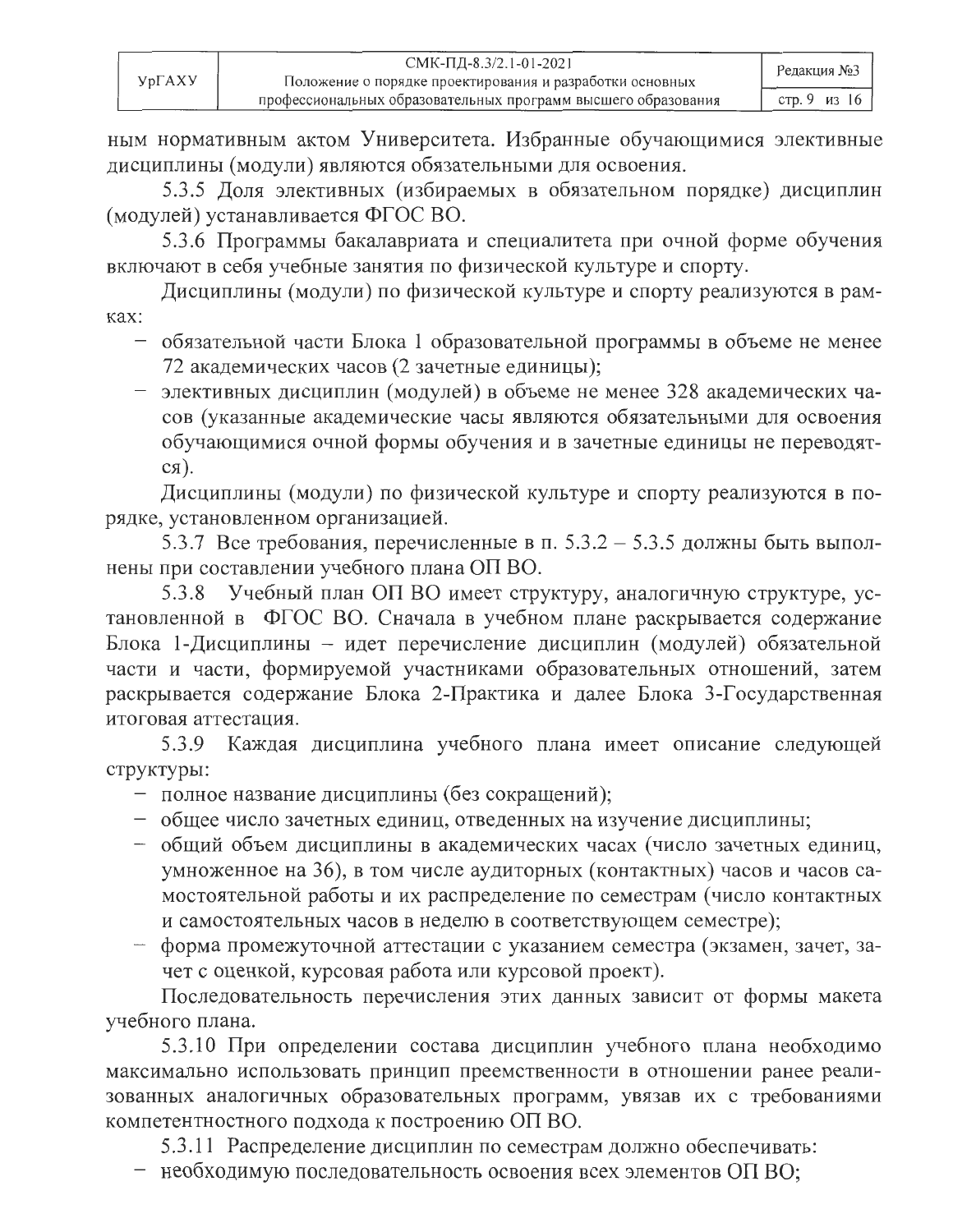- трудоемкость дисциплин и практик в учебном году по очной форме обучения равную 60-и зачетным единицам.

5.3.12 Суммарная трудоемкость дисциплин и практик в семестре может колебаться по отношению к 30 зачетным единицам как в сторону увеличения на 1-5 единиц, так и в сторону уменьшения на 1-5 единиц. Однако их сумма должна составлять в любом случае 60 зачетных единиц.

5.3.13 Резерв времени на экзаменационные сессии формируется путем резервирования зачетных единиц в зависимости от числа планируемых в семестре экзаменов из расчета 1 зачетная единица на 1 экзамен. После распределения зачетных единиц по дисциплинам семестра зарезервированные зачетные единицы добавляются тем дисциплинам, по которым формой промежуточной аттестации является экзамен. Следует иметь в виду, что эти зачетные единицы относятся к времени проведения экзаменационной сессии и не могут быть использованы для изучения дисциплины в семестре.

5.3.14 В учебном плане устанавливается время контактной и самостоятельной работы для каждой недели семестра, обеспечивая тем самым еженедельную ритмичную работу студента в течение всего семестра.

5.3.15 Объем контактной работы при освоении ОП ВО устанавливается соответствующим ФГОС ВО, а общее количество часов учебной работы (контактной и самостоятельной) не должно превышать 54 часов в неделю (включая факультативные занятия и занятия по физической культуре и спорту).

5.3.16 Каждый семестр изучения дисциплины должен завершаться определенной, принятой для дисциплины формой промежуточной аттестации (экзамен, зачет, зачет с оценкой, курсовая работа или проект).

5.3.17 По всем дисциплинам учебного плана в семестре должно быть в среднем не более 12 форм промежуточной аттестации.

### 5.4 Рабочие программы дисциплин (модулей), рабочие программы практик, программа государственной итоговой аттестации. оценочные средства

- Рабочая программа дисциплины (модуля) включает в себя:  $5.4.1$
- 1) наименование дисциплины (модуля);
- 2) перечень планируемых результатов обучения по дисциплине (модулю), соотнесенных с планируемыми результатами освоения образовательной программы (с текстами компетенций и индикаторов достижения компетенций);
- 3) указание места дисциплины (модуля) в структуре образовательной програм-MЫ:
- 4) объем дисциплины (модуля) в зачетных единицах с указанием количества академических часов, выделенных на контактную работу обучающихся с преподавателем (по видам учебных занятий) и на самостоятельную работу обучающихся;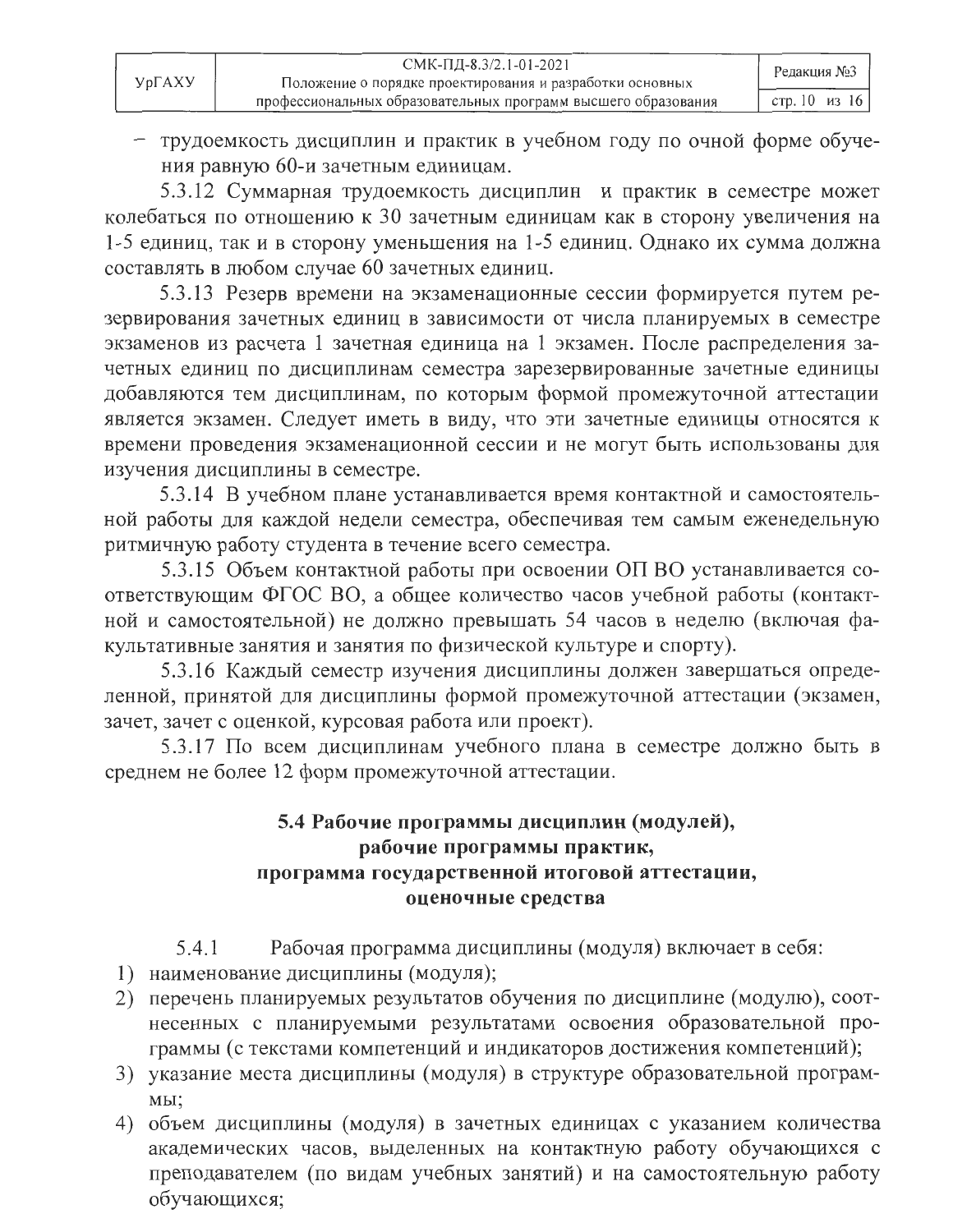- 5) содержание дисциплины (модуля), структурированное по темам (разделам) с указанием отведенного на них количества академических часов и видов учебных занятий, в том числе в форме практической подготовки;
- 6) перечень учебно-методического обеспечения для самостоятельной работы обучающихся по дисциплине (модулю);
- 7) фонд оценочных средств для проведения промежуточной аттестации обучающихся по дисциплине (модулю);
- 8) перечень основной и дополнительной учебной литературы, необходимой для освоения дисциплины (модуля);
- методические указания для обучающихся по освоению дисциплины (моду-9)  $J(RL)$
- 10) перечень информационных технологий, используемых при осуществлении образовательного процесса по дисциплине (модулю), включая перечень программного обеспечения и информационных справочных систем (при необходимости);
- 11) описание материально-технической базы, необходимой для осуществления образовательного процесса по дисциплине (модулю).

Руководитель образовательной программы может включить в состав рабочей программы дисциплины (модуля) также иные сведения и (или) материалы.

- 5.4.2 Рабочая программа практики включает в себя:
- 1) указание вида и типа практики, способа ее проведения;
- 2) перечень планируемых результатов обучения при прохождении практики, соотнесенных с планируемыми результатами освоения образовательной программы;
- 3) указание места практики в структуре образовательной программы;
- 4) указание объема практики в зачетных единицах и ее продолжительности, в том числе в форме практической подготовки, в неделях и часах;
- 5) содержание практики;
- 6) указание форм отчетности по практике;
- 7) фонд оценочных средств для проведения промежуточной аттестации обучающихся по практике;
- 8) перечень учебной литературы и ресурсов сети "Интернет", необходимых для проведения практики;
- 9) перечень информационных технологий, используемых при проведении практики, включая перечень программного обеспечения и информационных справочных систем (при необходимости);
- 10) описание материально-технической базы, необходимой для проведения практики.

Руководитель образовательной программы может включить в состав программы практики также иные сведения и (или) материалы.

5.4.3 Фонд оценочных средств для проведения промежуточной аттестации обучающихся по дисциплине (модулю) или практике, входящий в состав соответственно рабочей программы дисциплины (модуля) или рабочей программы прак-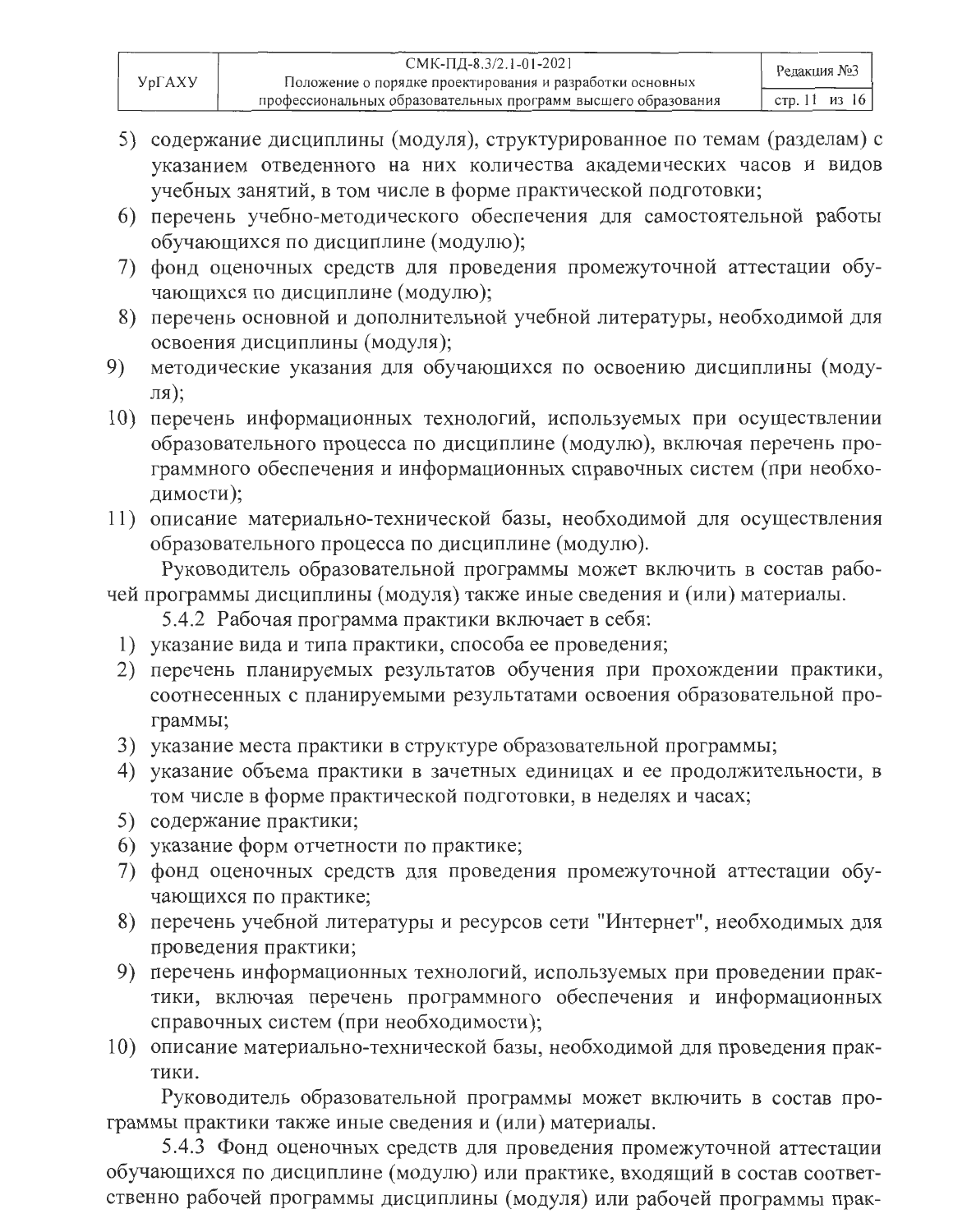| $Yp\Gamma A XY$ | СМК-ПД-8.3/2.1-01-2021<br>Положение о порядке проектирования и разработки основных | Редакция №3   |
|-----------------|------------------------------------------------------------------------------------|---------------|
|                 | профессиональных образовательных программ высшего образования                      | стр. 12 из 16 |

тики, включает в себя:

- 1) перечень компетенций с указанием этапов их формирования в процессе освоения образовательной программы;
- 2) описание показателей и критериев оценивания компетенций на различных этапах их формирования, описание шкал оценивания;
- 3) типовые контрольные задания или иные материалы, необходимые для оценки знаний, умений, навыков и (или) опыта деятельности, характеризующих этапы формирования компетенций в процессе освоения образовательной программы;
- 4) методические материалы, определяющие процедуры оценивания знаний, умений, навыков и (или) опыта деятельности, характеризующих этапы формирования компетенций.

Для каждого результата обучения по дисциплине (модулю) или практике организация определяет показатели и критерии оценивания сформированности компетенций на различных этапах их формирования, шкалы и процедуры оценивания.

5.4.4 Общая характеристика фондов оценочных средств для проведения промежуточной аттестации по дисциплинам и практикам приводится в составе соответствующих программ. Методические материалы, необходимые для оценки знаний, умений, навыков и (или) опыта деятельности, характеризующих этапы формирования компетенций в процессе освоения образовательной программы, при необходимости оформляются в виде отдельного приложения к соответствующей программе.

5.4.5 Структура программы государственной итоговой аттестации определяется Университетом, включает в себя титульный лист и содержит следующие разделы:

- 1) общая характеристика государственной итоговой аттестации (цель, трудоемкость, формы проведения, последовательность этапов проведения);
- 2) требования к содержанию государственной итоговой аттестации (перечень вопросов для подготовки к государственному экзамену и тематика выпускных квалификационных работ);
- 3) учебно-методическое и информационное обеспечение (рекомендуемая литература, программное обеспечение, базы данных, информационно-справочные и поисковые системы, электронные образовательные ресурсы);

4) материально-техническое обеспечение государственной итоговой аттестации.

5.4.6 К программе государственной итоговой аттестации прилагается общая характеристика фонда оценочных средств для государственной итоговой аттестации, который включает в себя:

- 1) перечень компетенций, которыми должны овладеть обучающиеся в результате освоения образовательной программы;
- 2) описание показателей и критериев оценивания компетенций, а также шкал оценивания;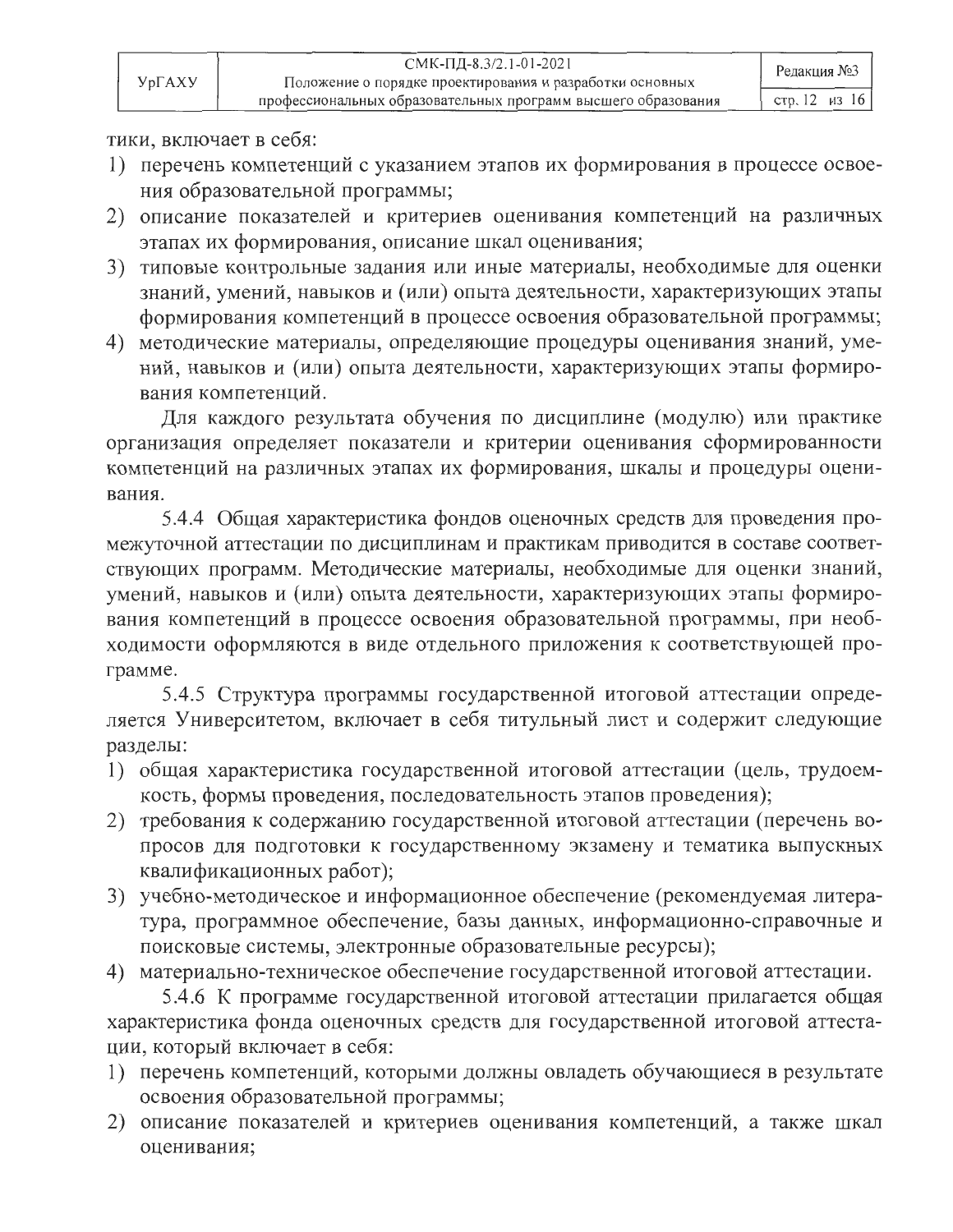| YpΓAXY | СМК-ПД-8.3/2.1-01-2021<br>Положение о порядке проектирования и разработки основных | Редакция №3   |
|--------|------------------------------------------------------------------------------------|---------------|
|        | профессиональных образовательных программ высшего образования                      | стр. 13 из 16 |

3) методические материалы, определяющие процедуры оценивания результатов освоения образовательной программы (при необходимости оформляются отдельным приложением).

5.4.7 В целях унификации процесса разработки рабочих программ дисциплин, практик, государственной итоговой аттестации, а также предупреждения возможных несоответствий, УМУ разрабатывает и утверждает единые макеты для оформления перечисленных программ. Утвержденные макеты являются обязательными для применения всеми разработчиками соответствующих программ.

5.4.8 При необходимости Университет разрабатывает и вводит в действие соответствующие Положения по вопросам разработки соответствующих программ и фондов оценочных средств.

#### $5.5$ Рабочая программа воспитания

5.5.1 Рабочая программа воспитания обучающихся УрГАХУ представляет собой ценностно-нормативную, методологическую, методическую и технологическую основу организации воспитательной деятельности в Университете.

5.5.2 На основе указанной выше программы руководителями образовательных программ бакалавриата и специалитета совместно с представителями педагогической школы разрабатывается рабочая программа воспитания по внедрению воспитательной работы в учебный процесс.

5.5.3 УМУ совместно с отделом по внеучебной работе и представителями педагогической школы разрабатывает и утверждает единый макет для оформления рабочей программы воспитания. Утвержденный макет является обязательными для применения всеми разработчиками соответствующих образовательных программ.

5.5.4 Рабочая программа воспитания ОП ВО включает в себя титульный лист и следующие разделы:

- 1) общие положения (цель, задачи, основные направления, формы и методы воспитательной работы);
- 2) матрица внедрения воспитательной работы в образовательную программу (реализуемые направления воспитательной работы в рамках дисциплин образовательной программы);

3) учебно-методическое обеспечение рабочей программы воспитания.

5.5.5 К рабочей программе воспитания отдельным документом прилагается календарный план событий и мероприятий воспитательной направленности на срок реализации ОП ВО.

# 6 Ответственность

Распределение ответственности между основными участниками процесса проектирования и разработки ОП ВО осуществляется следующим образом.

Ответственность за своевременную разработку общей характеристики образо-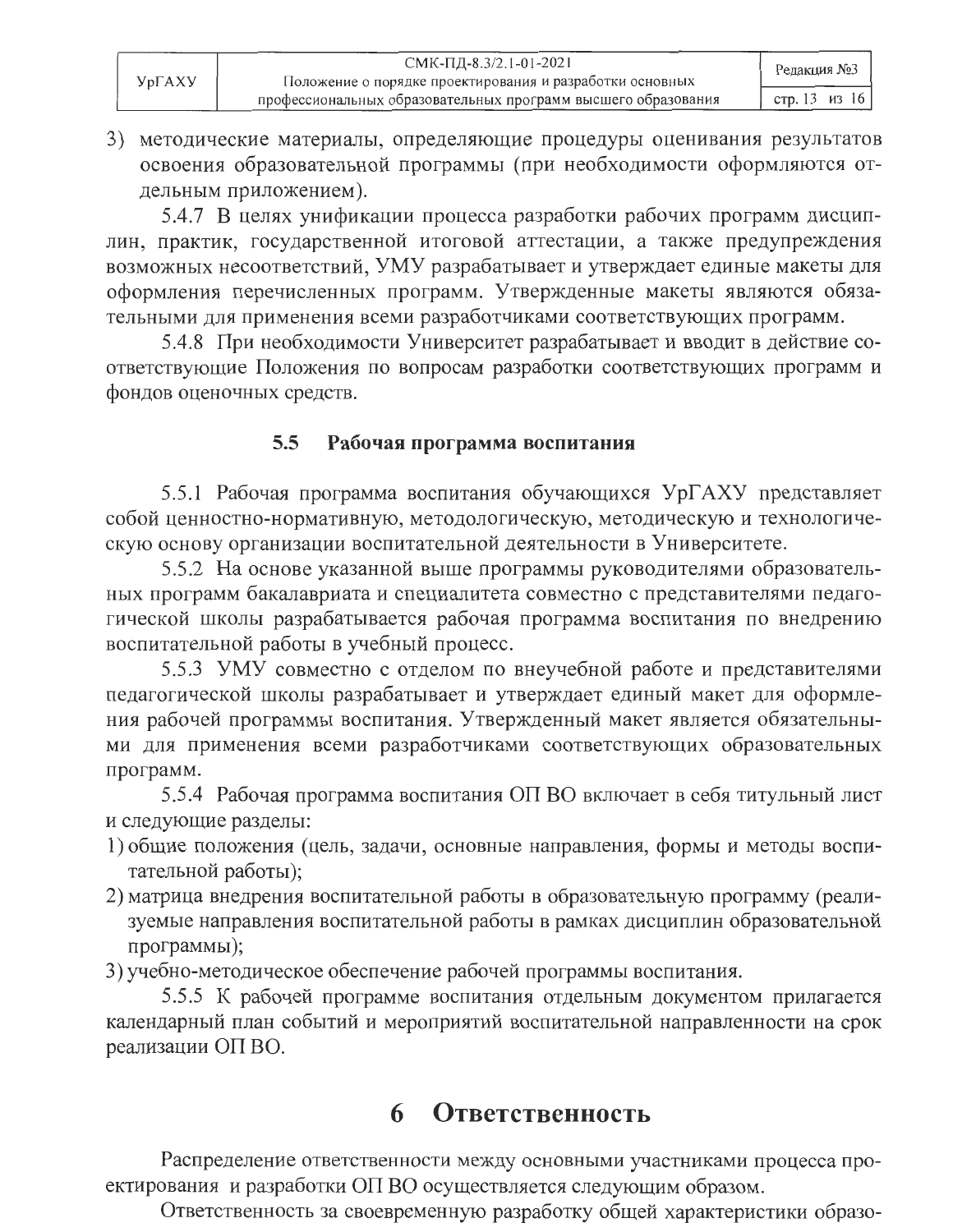| <b>YprAXY</b> | СМК-ПД-8.3/2.1-01-2021<br>Положение о порядке проектирования и разработки основных | Редакция №3   |
|---------------|------------------------------------------------------------------------------------|---------------|
|               | профессиональных образовательных программ высшего образования                      | стр. 14 из 16 |

вательной программы, графика учебного процесса, учебного плана и рабочей программы воспитания, а также за соответствие их установленным требованиям, несет руководитель образовательной программы.

Ответственность за своевременную разработку рабочих программ дисциплин, практик и фондов оценочных средств для промежуточной аттестации, их соответствие установленным требованиям несут заведующие кафедрами, ответственные за реализацию дисциплин и практик и преподаватели - разработчики образовательных программ.

Ответственность за своевременную разработку программы государственной итоговой аттестации и ее соответствие требованиям несет заведующий выпускающей кафедрой.

Ответственность за разработку и наличие соответствующих макетов и нормативных документов, контроль хода процесса проектирования и разработки ОП ВО несет УМУ.

#### $\overline{7}$ Контроль и оценка результативности процесса

Контроль и оценка результативности процесса проектирования и разработки образовательных программ осуществляется путем проверки наличия и соответствия требованиям ФГОС ВО методических документов, входящих в состав образовательной программы:

- 1) общей характеристики образовательной программы;
- 2) учебного плана;
- 3) календарного учебного графика;
- 4) рабочих программ всех дисциплин (модулей) ОП ВО;
- 5) рабочих программ всех практик ОП ВО;
- 6) программы государственной итоговой аттестации;
- 7) рабочей программы воспитания ОП ВО;
- 8) фонда оценочных средств для проведения промежуточной аттестации по каждой дисциплине ОП ВО;
- 9) фонда оценочных средств для проведения промежуточной аттестации обучающихся по практике;
- 10) фонда оценочных средств для государственной итоговой аттестации по ОП BO.

Контроль всех документов ОП ВО осуществляет руководитель ОП ВО, ответственный за проектирование и разработку образовательной программы, и YMY.

#### Управление записями 8

Основными видами записей по процессу проектирования и разработки обра-ЗОВАТЕЛЬНЫХ ПРОГРАММ ЯВЛЯЮТСЯ ЛОКУМЕНТЫ. ПОИМЕНОВАННЫЕ В П 7 ПОЛОЖЕНИЯ